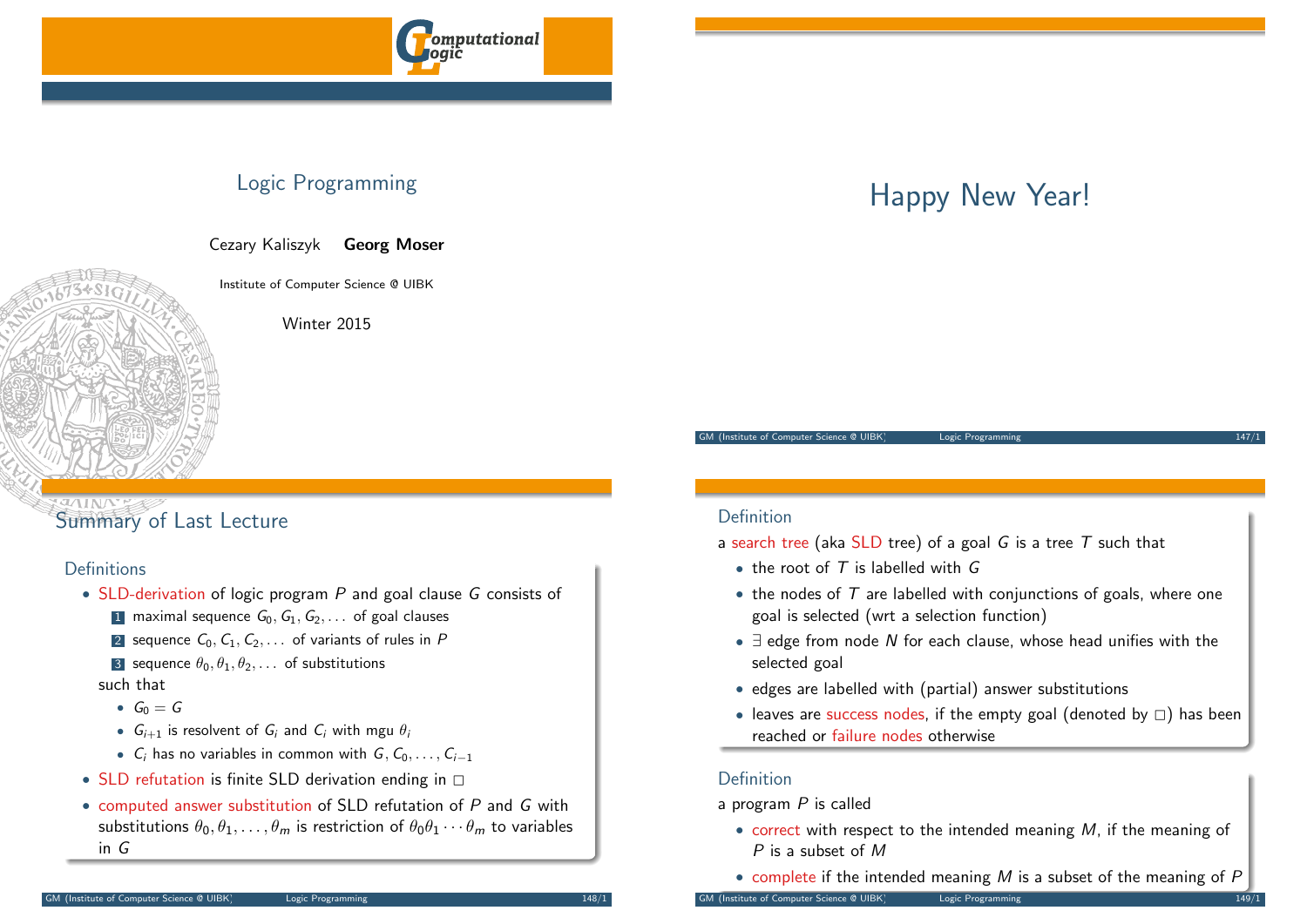### Outline of the Lecture

### Monotone Logic Programs

introduction, basic constructs, unification, database and recursive programming, termination

### Incomplete Data Structures and Constraints

incomplete data structures, definite clause grammars, constraint logic programming, answer set programming

### Full Prolog

semantics, correctness proofs, meta-logical predicates, cuts, complexity, efficient programs

(Institute of Computer Science @ UIBK) Logic Programming

<span id="page-1-0"></span>Correctness Proofs for Monotone Prolog

#### Lemma

the program is correct wrt the set of facts

 $M := \{$ natural\_number $(s^{i}(0)) \mid i \geqslant 0\}$ 

### Proof of Correctness.

- $\blacksquare$  suppose natural\_number $(\varepsilon^m(0))$  is deducible in  $n$  deductions
- $2$  we use induction on  $n$
- 3  $n=1$ : then  $\texttt{natural_number}(\mathcal{s}^m(0))$  implies  $m=0$
- 4  $n > 0$ : the goal must be of form natural number(s(t))
- 5 thus natural number(t) is deducible with  $n-1$  deductions
- 6  $t = s^{m'}(0)$  for some  $m' \in \mathbb{N}$
- $\overline{\sigma}$  natural number $(s^{m'+1}(0))\in M$  and  $m=m'+1$

#### Example

natural number(0).  $natural_number(s(X)) := natural_number(X)$ .

#### Lemma

the program is complete wrt the set of facts

 $M := \{\texttt{natural_number}(s^i(0)) \mid i \geqslant 0\}$ 

### Proof of Completeness.

- $\blacksquare$  let N be a natural number
- $\mathsf{2}$  we show that  $\texttt{natural\_number}(s^{\mathsf{N}}(0))$  is deducible by given a explicit SLD tree
- 3 case distinction on  $N = 0$  and  $N > 0$

(Institute of Computer Science @ UIBK) Logic Programming

#### Correctness Proofs for Monotone Prolog

#### Example

is the program is correct wrt the following set?

 $M := \{\texttt{natural\_number}(s^i(0)) \mid 0 \leqslant i \leqslant K\}$ 

### Attempted Proof

- $\blacksquare$  suppose natural\_number $(s^m(0))$  is deducible in  $n$  deductions
- $2$  we use induction on  $n$
- 3  $n = 0$ : then natural number $(s^m(0))$  implies  $m = 0$
- 4  $n > 0$ : the goal must be of form natural number( $s(t)$ )
- 5 thus natural number(t) is deducible with  $n-1$  deductions
- $6\,$   $\,t=s^{m^{\prime}}(0)$  for some  $0\leqslant m^{\prime}\leqslant K$  and  $m=m^{\prime}+1$
- 7 natural\_number $(s^m(0)) \in M$  iff  $m \leqslant K$
- 8 what happens for  $m > K$ ?

**I**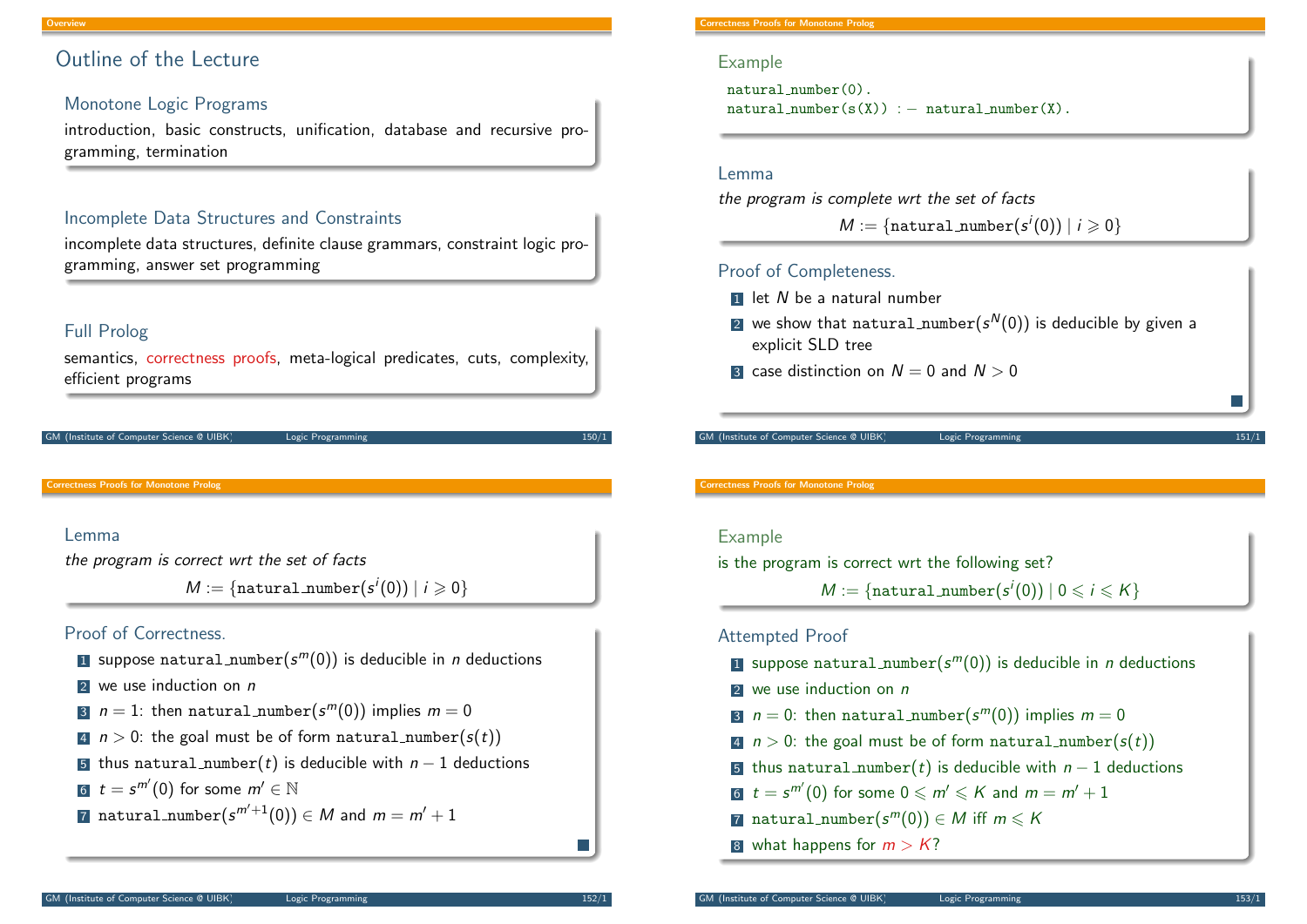### Example

```
natural number(0).
natural_number(s(X)) := natural_number(X).
```
 $plus(0,X,X) := natural_number(X)$ .  $plus(s(X),Y,s(Z)) := plus(X,Y,Z)$ .

#### Lemma

the program is correct and complete wrt to the definition of addition

#### Proof Sketch.

- **1** completeness: suppose  $X + Y = Z$ ; then we give an SLD tree of  $plus(X, Y, Z)$
- 2 correctness: suppose plus $(X, Y, Z)$  is deducible; then we prove by induction on the length of this deduction that  $X + Y = Z$

```
GM (Institute of Computer Science @ UIBK) Logic Programming 154/1
```
Goal Order

### <span id="page-2-0"></span>[Goal Order](#page-1-0)

**Observation** 

Goal order determines the SLD tree

#### Example

 $grandparent(X,Z) := parent(X,Y)$ , parent $(Y,Z)$ .  $grandparent2(X,Z) := parent(Y,Z)$ , parent $(X,Y)$ .

#### Example

 $reverse([X|Xs],Zs) := reverse(Xs,Ys), append(Ys,[X],Zs).$ reverse $([], [])$ .

### Example

```
sublist(Xs, AsXsBs) : −
    append(AsXs,Bs,AsXsBs), append(As,Xs,AsXs).
```
#### The Execution Model of Prolog

### Rule Order

#### **Observation**

The rule order determines the order in which solutions are found

#### Example

parent(terach,abraham). parent(abraham,isaac). parent(isaac,jakob). parent(jakob,benjamin).  $\text{arcestor}(X,Y) := \text{parent}(X,Y)$ .  $\text{ancestor}(X, Z) := \text{parent}(X, Y)$ ,  $\text{ancestor}(Y, Z)$ .

#### Example

```
append([X|Xs],Ys,[X|Zs]) : - append([], Ys, Ys).
append(Xs,Ys,Zs). append([X|Xs],Ys,[X|Zs]): - append(Xs,Ys,Zs).
```
append(Xs.Ys.Zs).

```
GM (Institute of Computer Science @ UIBK) Logic Programming
```
#### SWI-Prolog

### SWI-Prolog

#### [zid-gpl.uibk.ac.at] swipl

Welcome to SWI-Prolog (Multi-threaded, 64 bits, Version 5.7.11) Copyright (c) 1990-2009 University of Amsterdam. SWI-Prolog comes with ABSOLUTELY NO WARRANTY. This is free software, and you are welcome to redistribute it under certain conditions. Please visit http://www.swi-prolog.org for details.

For help, use ?- help(Topic). or ?- apropos(Word).

?-

T.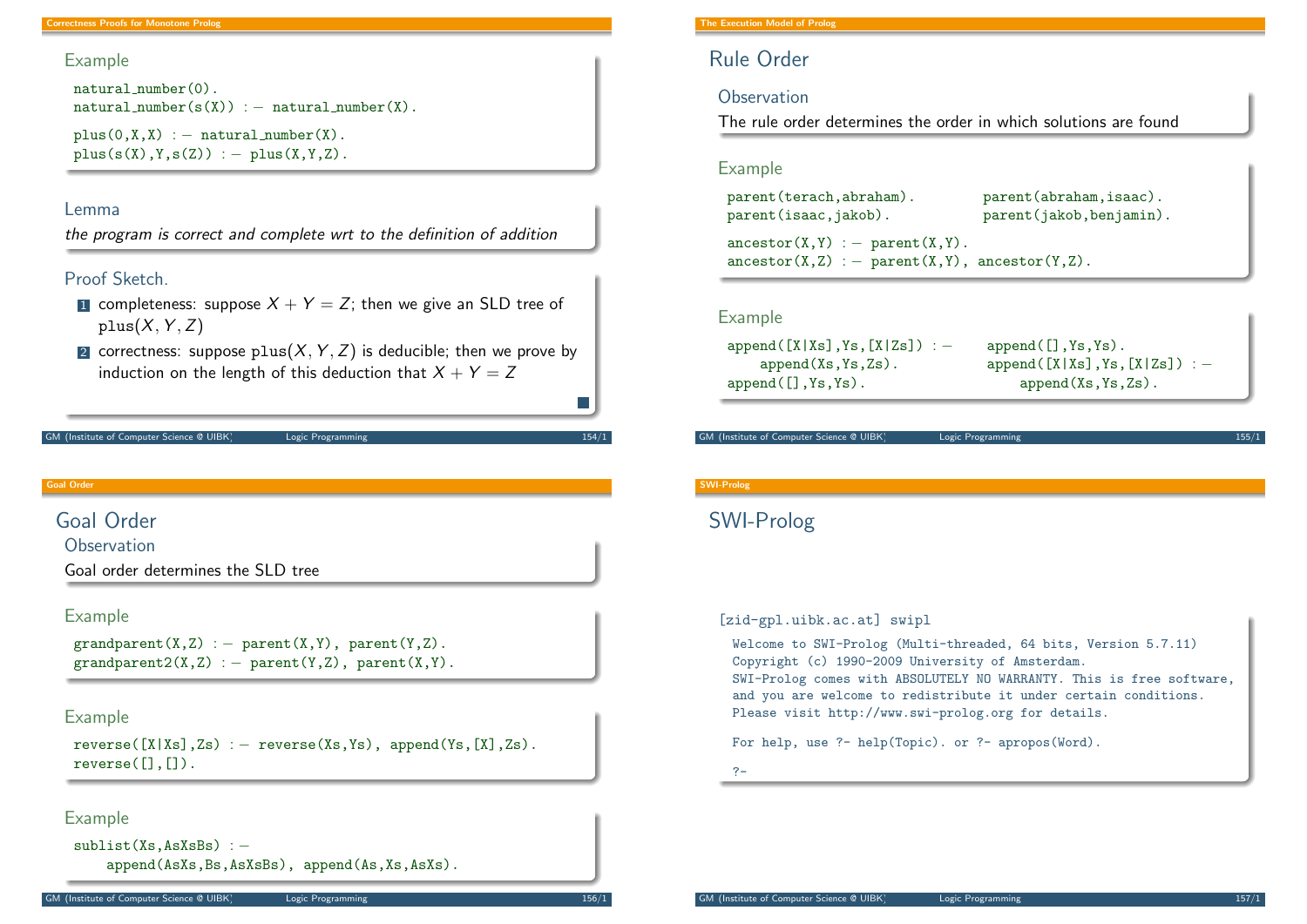### Emacs Mode

### Bruda's Prolog Mode

- <sup>1</sup> goto http://bruda.ca/emacs/prolog\_mode\_for\_emacs
- 2 download prolog.el, compile and put into sub-directory site-lisp

#### 3 put the following into .emacs:

```
( autoload 'run-prolog " prolog"
           " Start a Prolog sub-process." t)
(autoload 'prolog-mode "prolog"
            " Major_mode_for_editing_Prolog_programs." t)
( set q prolog - system 'swi)
(setg auto-mode-alist
      (cons (cons " \ \rangle, pl" 'prolog-mode) auto-mode–alist) )
```
GM (Institute of Computer Science @ UIBK) Logic Programming 158/1

#### Redundant Solutions

### <span id="page-3-0"></span>[Redundant S](#page-3-0)olutions (part II)

#### Example

```
member(X, [X|Xs]).
 member(X, [Y|Xs]) := member(X,Xs).
?- member(X, [a,b,a]).
X \mapsto a ;
```
 $X \mapsto b$  :

 $X \mapsto a$ :

false

### Example

```
member_check(X,[X|Xs]).
member_check(X,[Y|Ys]) : - X \neq Y, member_check(X,Ys).
```
### Redundant Solutions

### Example

minimum $(N_1, N_2, N_1)$  :  $- N_1 \le N_2$ .  $minim(N_1,N_2,N_2)$  :  $- N_2 \le N_1$ .

:  $-$  minium $(2, 2, M)$ 

### Example

 $minimum(N_1,N_2,N_1)$  :  $-N_1 \leq N_2$ .  $minimum(N_1,N_2,N_2)$  :  $- N_2 < N_1$ .

#### **Observation**

similar care is necessary with the definition of partition, etc.

```
GM (Institute of Computer Science @ UIBK) Logic Programming
```
#### Recursive Programming in Pure Prolog

#### Fact

some care is necessary in pruning the search tree, as this may change the meaning of a program

#### Example

 $select(X, [X|Xs], Xs)$ .  $select(X, [Y|Ys], [Y|Zs]) := select(X, Ys, Zs)$ .

#### Example

 $select_first(X,[X|Xs],Xs)$ .  $select\_first(X, [Y|Ys], [Y|Zs]) :- X \neq Y$ ,  $select\_first(X, Ys, Zs)$ .

#### **Observation**

select(a, $[a,b,a,c]$ , $[a,b,c]$ ) is in the meaning of the 1st program; select first(a, [a,b,a,c], [a,b,c]) is not in the meaning of the 2nd